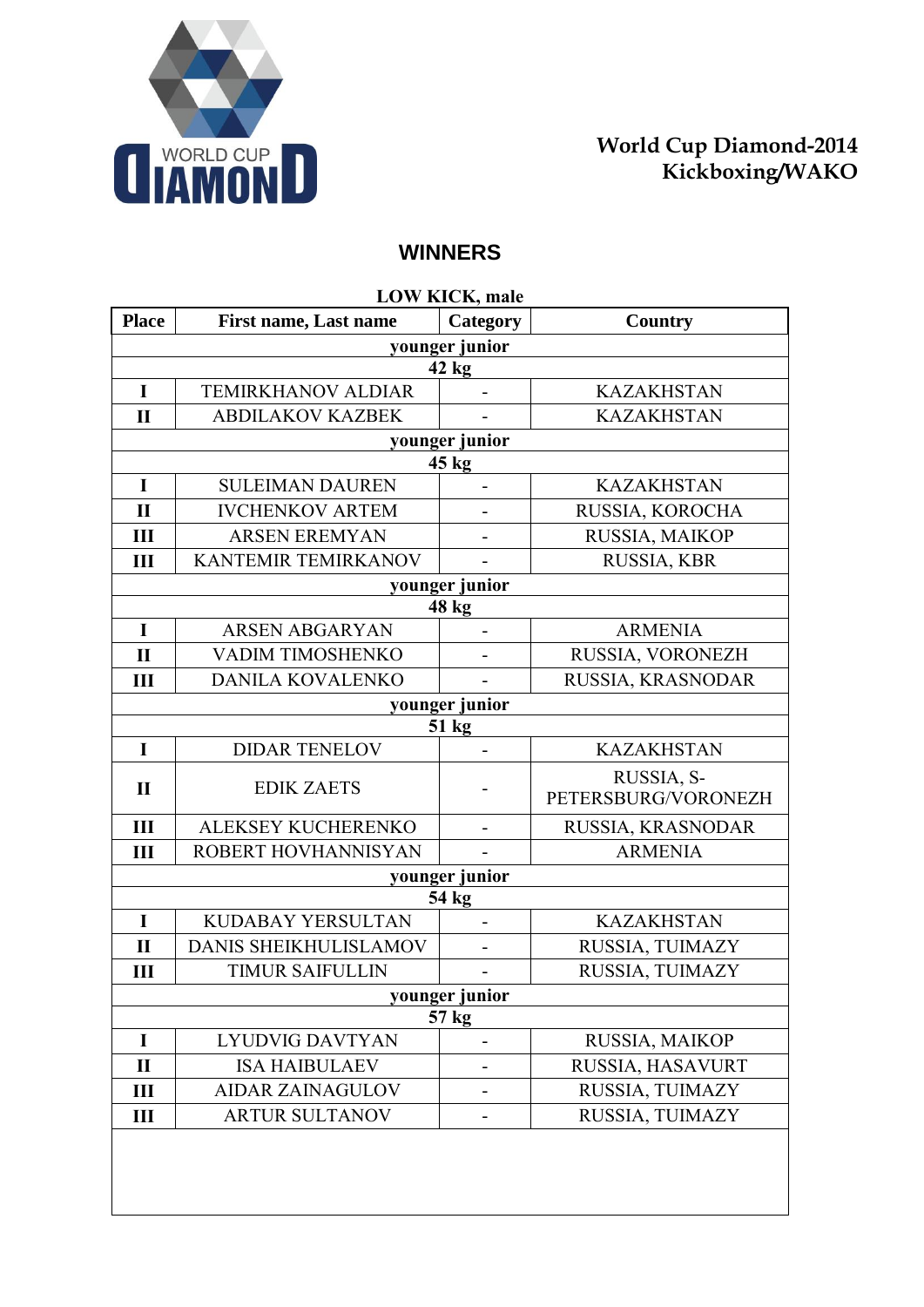| younger junior |                                            |                          |                                   |  |
|----------------|--------------------------------------------|--------------------------|-----------------------------------|--|
|                |                                            | <b>60 kg</b>             |                                   |  |
| I              | AMIRAN SHIKHMANSUROV                       | $\overline{\phantom{m}}$ | RUSSIA, DAGESTAN                  |  |
| $\mathbf{I}$   | <b>KHALIRBAGIN</b><br><b>KHALIRBAGINOV</b> |                          | RUSSIA, KOROCHA                   |  |
| III            | <b>DIMITRIY AGIBALOV</b>                   |                          | RUSSIA, STERLITAMAK               |  |
| Ш              | VADIM MAKSIMENKO                           |                          | RUSSIA, KRASNODAR                 |  |
|                |                                            | younger junior           |                                   |  |
|                |                                            | 63,5 kg                  |                                   |  |
| I              | <b>GUSEINOV</b><br><b>MAGOMEDTAGIR</b>     |                          | RUSSIA, DAGESTAN                  |  |
| $\mathbf{I}$   | <b>EGOR MURZIN</b>                         |                          | RUSSIA, S-<br>PETERSBURG/VORONEZH |  |
| III            | <b>MANSUR MURTAZAEV</b>                    |                          | RUSSIA, S-<br>PETERSBURG/VORONEZH |  |
| Ш              | <b>RADIK AVZALOV</b>                       |                          | RUSSIA, TUIMAZY                   |  |
|                |                                            | younger junior           |                                   |  |
|                |                                            | 67 kg                    |                                   |  |
| $\mathbf I$    | <b>STAS KARYAKIN</b>                       | $\overline{\phantom{a}}$ | RUSSIA, ZELENOGRAD                |  |
| $\mathbf{I}$   | <b>ANDREY AKSENOV</b>                      |                          | RUSSIA, KRASNODAR                 |  |
| $\mathbf{I}$   | <b>ADIL BILTEBAY</b>                       |                          | <b>KAZAKHSTAN</b>                 |  |
|                |                                            | younger junior           |                                   |  |
|                |                                            | $+81$ kg                 |                                   |  |
| I              | <b>TAMERLAN ASLANOV</b>                    |                          | RUSSIA, KBR                       |  |
| $\mathbf{I}$   | <b>BAKAR TOPURIYA</b>                      |                          | RUSSIA, KERCH                     |  |
|                |                                            | older junior<br>54 kg    |                                   |  |
| I              | <b>SHAMIL ABAKAROV</b>                     |                          | RUSSIA, DAGESTAN                  |  |
| $\mathbf{I}$   | <b>EVGENIY POTAPOV</b>                     |                          | RUSSIA, BELGOROD                  |  |
| older junior   |                                            |                          |                                   |  |
|                |                                            | 60 kg                    |                                   |  |
| I              | <b>HADJIMURAT ABUEV</b>                    |                          | RUSSIA, DAGESTAN                  |  |
| $\mathbf{I}$   | ERGANAT KAIRZHANOV                         |                          | <b>KAZAKHSTAN</b>                 |  |
| Ш              | <b>MOHAMMED</b><br><b>ABDULMUKMINOV</b>    |                          | RUSSIA, DAGESTAN                  |  |
| III            | <b>ALMAZ ZAINAGULOV</b>                    |                          | RUSSIA, TUIMAZY                   |  |
| older junior   |                                            |                          |                                   |  |
| 63,5 kg        |                                            |                          |                                   |  |
| I              | <b>ABROR KHAKIMOV</b>                      |                          | <b>KYRGYZSTAN</b>                 |  |
| $\mathbf{I}$   | <b>IVAN NEKRAHA</b>                        |                          | RUSSIA, NEVINNOMYSK               |  |
| Ш              | <b>ANDREI LEBEDEV</b>                      |                          | RUSSIA, RYBINSK                   |  |
| Ш              | <b>ALEXANDR ZHELTOV</b>                    |                          | RUSSIA, SALAVAT                   |  |
| older junior   |                                            |                          |                                   |  |
|                |                                            | 71 kg                    |                                   |  |
| I              | ROBERT AYVAZYAN                            |                          | RUSSIA, KRASNODAR                 |  |
| $\mathbf{I}$   | <b>VLADIMIR KUPREEV</b>                    | -                        | RUSSIA, NOVOROSSIYSK              |  |
| Ш              | <b>VLADIMIR IVANCHENKO</b>                 |                          | RUSSIA, KRAPOTKIN                 |  |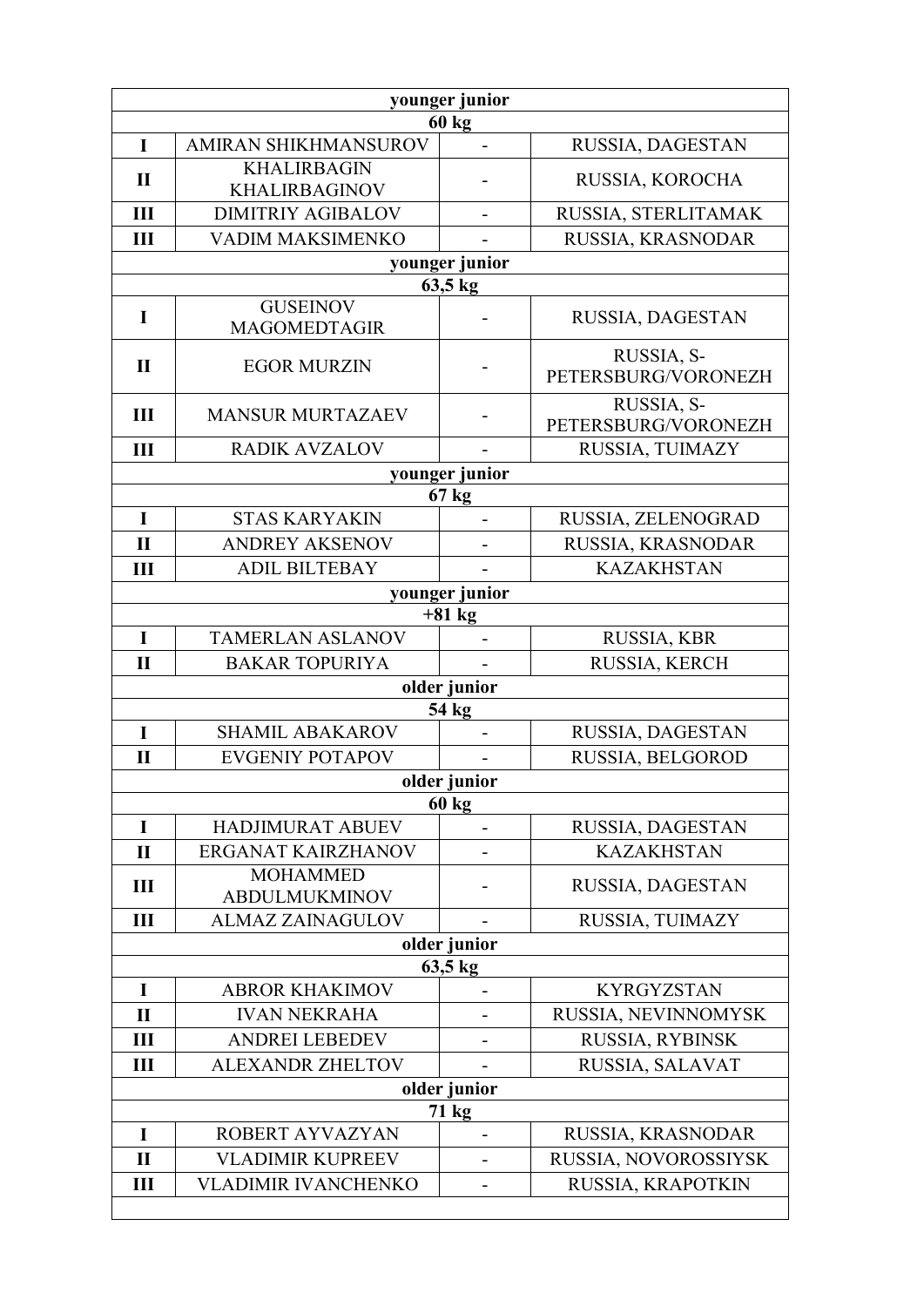| older junior   |                           |                          |                      |  |
|----------------|---------------------------|--------------------------|----------------------|--|
|                |                           | 75 kg                    |                      |  |
| I              | <b>KAZIM ABDURASHIMOV</b> |                          | RUSSIA, DAGESTAN     |  |
| $\mathbf{I}$   | <b>DENIS SHAHMATOV</b>    |                          | RUSSIA, UFA          |  |
|                |                           | 1996-97 г.р.             |                      |  |
|                |                           | 81 kg                    |                      |  |
| I              | <b>MAXAT ZHAMALOV</b>     |                          | <b>KAZAKHSTAN</b>    |  |
| $\mathbf{I}$   | PISTSOV VLADISLAV         |                          | RUSSIA, PSKOV        |  |
|                |                           | senior                   |                      |  |
|                |                           | $51 \text{ kg}$          |                      |  |
| I              | <b>MAGOMED UMALATOV</b>   | $\overline{a}$           | RUSSIA, DAGESTAN     |  |
| $\mathbf{I}$   | <b>XUSANBOY ABDULLAEV</b> |                          | <b>UZBEKISTAN</b>    |  |
|                |                           | senior<br>54 kg          |                      |  |
| $\mathbf I$    | <b>ULANBEK KASYMBEKOV</b> | $\overline{a}$           | <b>KYRGYZSTAN</b>    |  |
| $\mathbf{I}$   | <b>SILAP SILABOV</b>      |                          | TURKMENISTAN         |  |
| $\mathbf{III}$ | <b>ASHIMOV ARMAN</b>      |                          | <b>KAZAKHSTAN</b>    |  |
| III            | YERLAN ISSABEKOV          | $\overline{\phantom{a}}$ | <b>KAZAKHSTAN</b>    |  |
|                |                           | senior                   |                      |  |
|                |                           | 57 kg                    |                      |  |
| $\mathbf I$    | <b>AVAZBEK AMANBEKOV</b>  |                          | <b>KYRGYZSTAN</b>    |  |
| $\mathbf{I}$   | <b>SAMERET HALLYYEV</b>   |                          | TURKMENISTAN         |  |
| III            | <b>KENZHEGALI</b>         |                          | <b>KAZAKHSTAN</b>    |  |
|                | <b>KULMUKHANOV</b>        |                          |                      |  |
| Ш              | <b>TANATAR KHAMITOV</b>   |                          | <b>KAZAKHSTAN</b>    |  |
|                |                           | senior                   |                      |  |
|                |                           | <b>60 kg</b>             |                      |  |
| I              | <b>AHMED MUTSOLGOV</b>    |                          | RUSSIA, NAZRAN       |  |
| П              | <b>ZURAB FAROYAN</b>      |                          | RUSSIA, EKATERINBURG |  |
| III            | <b>MIHAIL EFIMOV</b>      | -                        | RUSSIA, OKTYABRSKY   |  |
| Ш              | <b>ARTUR CHEIRAN</b>      |                          | RUSSIA, ULIYANOVSK   |  |
|                |                           | senior                   |                      |  |
|                |                           | 63,5 kg                  |                      |  |
| I              | <b>IKBOI FOZILJAN</b>     |                          | <b>KYRGYZSTAN</b>    |  |
| $\mathbf{I}$   | <b>ZHOMART USSEN</b>      |                          | <b>KAZAKHSTAN</b>    |  |
| Ш              | <b>VOINOV RADIK</b>       |                          | <b>KYRGYZSTAN</b>    |  |
| III            | <b>SHOKAT HALLYYEV</b>    |                          | TURKMENISTAN         |  |
| senior         |                           |                          |                      |  |
| I              | <b>UMAR KAZIHANOV</b>     | $67 \text{ kg}$          | RUSSIA, DAGESTAN     |  |
| $\mathbf{I}$   | NABIYULLA AKAEV           |                          | RUSSIA, DAGESTAN     |  |
|                |                           |                          | RUSSIA, S-           |  |
| $\mathbf{III}$ | <b>DMITRIY AVDEEV</b>     |                          | PETERSBURG/VORONEZH  |  |
| $\mathbf{III}$ | <b>BEKJAN UULU ABILET</b> | -                        | <b>KYRGYZSTAN</b>    |  |
|                |                           |                          |                      |  |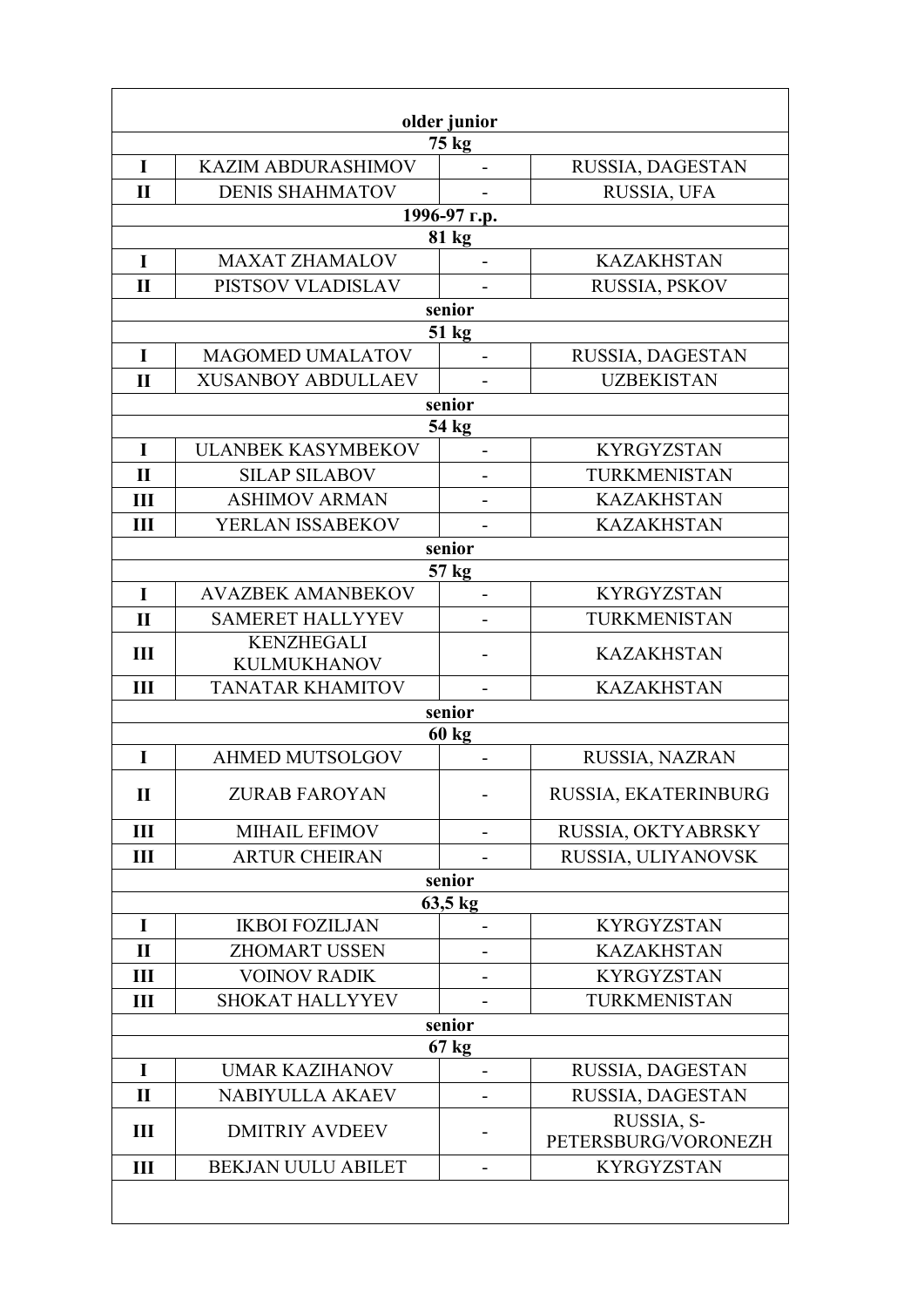| senior                  |                              |                          |                      |  |
|-------------------------|------------------------------|--------------------------|----------------------|--|
|                         |                              | 71 kg                    |                      |  |
| I                       | SYRGAK SAGYNBAI UULU         | $\overline{a}$           | <b>KYRGYZSTAN</b>    |  |
| $\mathbf{I}$            | MURTAZALI ALIMGERREV         |                          | RUSSIA, DAGESTAN     |  |
| Ш                       | <b>ANDREW DYATLOV</b>        |                          | RUSSIA, KALUGA       |  |
|                         |                              | senior                   |                      |  |
|                         |                              | $75 \text{ kg}$          |                      |  |
| I                       | <b>ALTYNBEK ZHUNUSSOV</b>    | $\overline{\phantom{0}}$ | <b>KAZAKHSTAN</b>    |  |
| $\mathbf{I}$            | <b>SHAILOOBEK ATAZOV</b>     |                          | <b>KYRGYZSTAN</b>    |  |
| III                     | <b>VLADIMIR ZAYTSEV</b>      | $\overline{\phantom{0}}$ | RUSSIA, NOVOROSSIYSK |  |
| Ш                       | <b>EVGENIY BOLDYREV</b>      |                          | RUSSIA, KRAPOTKIN    |  |
|                         |                              | senior                   |                      |  |
|                         |                              | 81 kg                    |                      |  |
| I                       | <b>BOBIRZHAN ARTYKBAYER</b>  | $\overline{a}$           | <b>KAZAKHSTAN</b>    |  |
| $\mathbf{I}$            | <b>KUMAR JALIEV</b>          |                          | <b>KYRGYZSTAN</b>    |  |
| Ш                       | <b>RUSLAN NEPSHEKUEV</b>     |                          | RUSSIA, MOSCOW       |  |
|                         |                              | senior                   |                      |  |
|                         |                              | 86 kg                    |                      |  |
| $\mathbf I$             | <b>ANDREY RUZANOV</b>        |                          | RUSSIA,              |  |
|                         |                              |                          | LENINGRADSKAYA OBL.  |  |
| $\mathbf{I}$            | NIKOLAY VOLK                 | $\overline{a}$           | RUSSIA, NOVOROSSIYSK |  |
| III                     | <b>ALLAMYRAT</b>             | $\overline{\phantom{a}}$ | TURKMENISTAN         |  |
|                         | <b>ANNAMYRADOV</b>           |                          |                      |  |
| III                     | <b>ISKAKOV CHYNGYS</b>       | $\blacksquare$<br>senior | <b>KAZAKHSTAN</b>    |  |
|                         |                              | 91 kg                    |                      |  |
| I                       | <b>SMIRNOV ANDREY</b>        | $\blacksquare$           | <b>KAZAKHSTAN</b>    |  |
|                         |                              |                          | RUSSIA, S-           |  |
| $\mathbf{I}$            | NIKITA CHISTYAKOV            |                          | PETERSBURG/VORONEZH  |  |
| Ш                       | <b>TALASBEK NURALIEV</b>     |                          | <b>KYRGYZSTAN</b>    |  |
| senior                  |                              |                          |                      |  |
| $+91$ kg                |                              |                          |                      |  |
| I                       | <b>KUAN ABDYRAIMOV</b>       |                          | <b>KYRGYZSTAN</b>    |  |
| $\mathbf{I}$            | <b>NIKITA DANILOV</b>        | -                        | RUSSIA, VOLGOGRAD    |  |
| III                     | <b>ISA SHAGIDOV</b>          |                          | RUSSIA, GROZNIY      |  |
| Ш                       | <b>OTEGENOV GALYMZHAN</b>    |                          | <b>KAZAKHSTAN</b>    |  |
| <b>LOW KICK, female</b> |                              |                          |                      |  |
| <b>Place</b>            | <b>First name, Last name</b> | Category                 | Country              |  |
| younger junior          |                              |                          |                      |  |
| $52$ kg                 |                              |                          |                      |  |

| JA RE          |                         |  |                                   |
|----------------|-------------------------|--|-----------------------------------|
|                | <b>DARYA KUTUROVA</b>   |  | RUSSIA, S-<br>PETERSBURG/VORONEZH |
|                | <b>DINA ISLAMOVA</b>    |  | RUSSIA, TUIMAZY                   |
| younger junior |                         |  |                                   |
| 56 kg          |                         |  |                                   |
|                | FATIMA ABDURAHMANOVA    |  | RUSSIA, DAGESTAN                  |
|                | <b>KSENIYA KULIKOVA</b> |  | RUSSIA, ST. OSKOL                 |